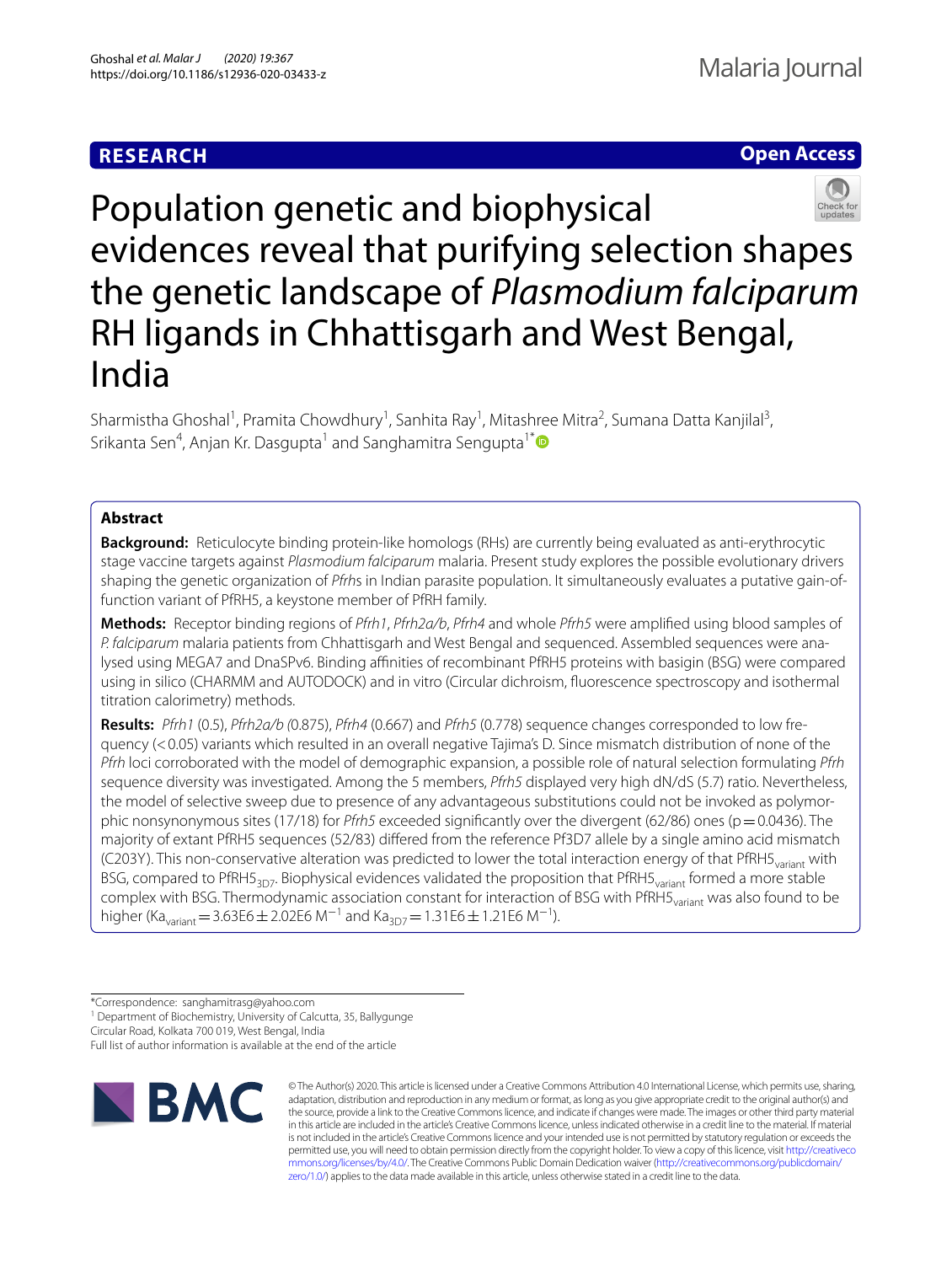**Conclusions:** Together, the study indicates that the genetic architecture of Pfrhs is principally shaped by purifying selection. The most abundant and ubiquitous PfRH5 variant harbouring 203Y, exhibits a greater affinity for BSG compared to PfRH5<sub>3D7</sub> possessing 203C allele. The study underscores the importance of selecting the functional allele that best represents circulating strains in natural parasite populations as vaccine targets.

**Keywords:** Plasmodium falciparum, Malaria, PfRH, Polymorphism, Selection, Vaccine

### **Background**

In spite of significant advancement in controlling malaria mortality, the disease particularly the one caused by Plasmodium falciparum remains a global health concern. Intervention of malaria is typically based on two regimens those include (a) control of anopheles mosquito vector by the use of insecticidals and (b) treatment of patients using anti-malarial drugs. Drug resistant parasites arising due to wide and indiscriminate deployment of chloroquine, sulfadoxine-pyrimethamine and mefloquine based mono-therapies, is causing resurgence of disease in many parts of the world  $[1-3]$  $[1-3]$ . The extraordinary evolutionary plasticity of *P. falciparum* has not even spared artemisinin (ART) based combination therapy, which currently serves as the first-line treatment for multidrug-resistant P. falciparum malaria [[4\]](#page-12-2). Growing incidences of resistance to ART and its derivatives in Africa and South-East Asia are threatening the sustainability of current status of malaria control [\[4](#page-12-2)]. Before ART is lost to parasite's genetic adaptability, development of an efficacious vaccine and its widespread application in malarious regions are necessary to deal with rebounding malaria.

Asexual blood-stage of parasite life cycle determines the pathogenesis as well as clinical outcome of P. falciparum malaria. Blood stage infection begins with merozoite attachment onto RBC surface and entry inside; and culminates into intra-erythrocytic parasite replication followed by RBC rupture and induction of pro-inflammatory responses in hosts. Merozoite surface proteins that are targets of naturally acquired immunity in individuals with malaria are believed to serve as anti-erythrocytic stage vaccine candidates. Epidemiological studies have also demonstrated the feasibility of such vaccines by presenting the evidences that people living in malaria endemic areas can gradually acquire immunity against both severe malaria and clinical malaria [\[5](#page-12-3), [6\]](#page-12-4).

During the multi-step progression of RBC invasion, direct attachment of merozoites with erythrocytes is mediated by two protein families: P. falciparum reticulocyte binding protein-like homolog (PfRH) and erythrocyte binding antigen (PfEBA). Except PfRH5, both classes of ligands are transmembrane proteins which are employed redundantly by parasites for successful RBC invasion [\[7](#page-12-5)]. PfRH protein family is composed of five members namely PfRH1, PfRH2a, PfRH2b, PfRH4 and PfRH5. PfRH members do not share much sequence homology, although PfRH2 and PfRH5 are assumed to adopt a similar 'Kite-like' conformation with receptor binding sites as deduced by homology modelling [\[8](#page-12-6), [9\]](#page-12-7). Although the identity of the other PfRH receptors remains to be established, complement receptor 1 (CR1) and basigin (BSG), have been shown to function as the erythrocyte receptors for PfRh4 and PfRh5, respectively [[7,](#page-12-5) [8](#page-12-6), [10](#page-12-8)]. In an effort to develop a blood-stage vaccine, P. falciparum 3D7 growth was shown to be inhibited by antibodies from rabbits immunized with a combination of EBA-175, PfRh2a/b, and PfRh4 [\[11\]](#page-12-9). Furthermore, expression and polymorphism analyses of parasite field isolates reveal PfRh2a, PfRh5 and EBA-181 to be key players of invasion pathway [\[10](#page-12-8)].

Existence of geographical variations in the invasion ligands suggests that the idea of one-size-fits-all type of vaccine needs to be revisited and emphasizes on the necessity of genetic and functional assessments of vaccine candidates. On this note and given the unequivocal importance of PfRH ligands in erythrocyte invasion, the present study takes an account of the genetic diversity of all 5 PfRH ligands in the P. falciparum field isolates from two malaria-prone regions of India, one of the large reservoirs of P. falciparum strains. It has been recently shown that PfRH5-BSG binding is essential for parasite's RBC invasion as this results in an bridge between parasite and erythrocyte through which invasion elements flow [\[12](#page-12-10)]. Therefore, in addition to dissecting the factors responsible for extant pattern of sequence divergence of Pfrhs, the functional capacity of one ubiquitously observed PfRH5 variant (C203Y) has been analysed with regard to its binding with RBC receptor BSG. Altogether the knowledge accrued from this study will be useful to comprehend parasite's evolutionary dynamics under present day drug regimens and unfold the mechanism of genetic adaptability of this important human pathogen.

### **Methods**

### **Study area, sample collection and DNA extraction**

Stored genomic DNAs previously isolated form peripheral blood samples collected from P. falciparum malaria infected patients admitted in Calcutta National Medical College and Hospital, Kolkata, in the year 2010 were utilized in this study  $[13]$  $[13]$ . Kolkata is the capital of West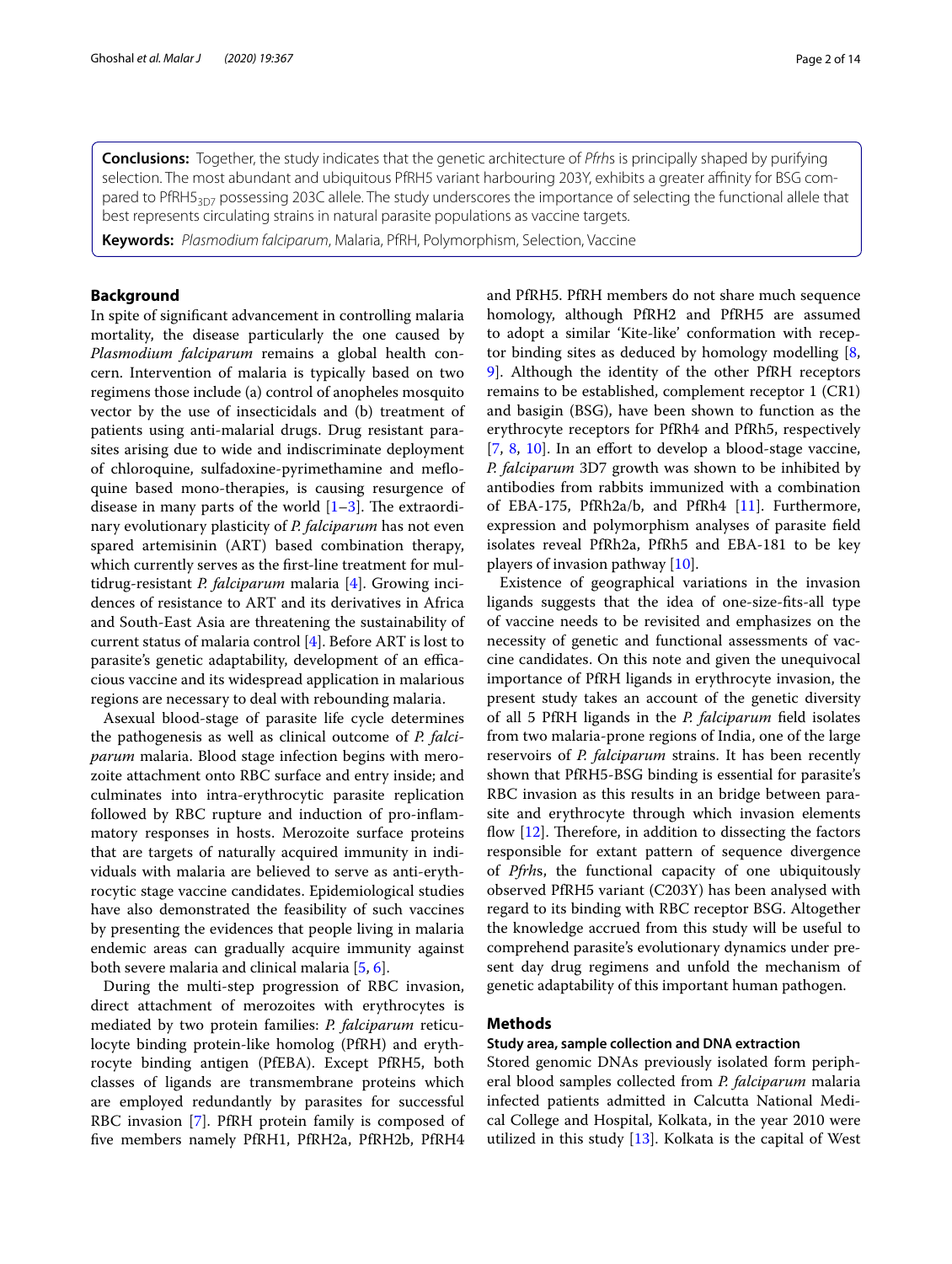Bengal. Almost 10% of the total malaria cases in India are accounted in West Bengal [[14\]](#page-12-12). Peripheral venous blood samples were also collected from Surguja located in Chhattisgarh, central India, during a period of 2010– 2013. Surguja, incidentally a tribal dominated district, is situated in the forested area of Chhattisgarh [\[15\]](#page-12-13). Due to its distinct ecological and geographical conditions, Chhattisgarh contributes to  $\sim$  12% of total malaria burden and carries the highest share of deaths (17%) in India [[16\]](#page-12-14). Only blood samples from P. falciparum malaria positive patients confirmed by rapid diagnostic tests based on dual-Antigen and/or Giemsa-stained thick and thin smears were selected for this study [[15\]](#page-12-13). Individuals suffering from co-infection with *Plasmodium vivax* and pregnant women were excluded. Additionally, the study excluded the patients suffering from chronic or severe disease conditions, such as cardiac, renal or hepatic diseases, G6PD deficiency, typhoid, measles, acute lower respiratory tract infection, bacteraemia, severe diarrhoea with dehydration, sickle cell anaemia, AIDS and cancer.

Genomic DNA was isolated from the blood sample of P. falciparum malaria infected patients using QIAamp DNA Blood Midi Kit (Qiagen, Hilden, Germany) according to manufacturer's protocol.

### **Polymerase chain reaction, purification of PCR amplicons and sequencing of PfRHs**

Oligonucleotide primers for polymerase chain reaction and sequencing of genes encoding PfRHs were designed by retrieving reference sequences of P. falcipa*rum* 3D7 from PlasmoDB (Fig. [1\)](#page-2-0) [\[17\]](#page-12-15). Receptor binding sites of PfRH1 and PfRH4 were amplified using two pairs of overlapping primers for each [[18–](#page-12-16)[20](#page-13-0)]. PfRH2a and PfRH2b possess indistinguishable ecto-domain containing the putative receptor binding site (495-860 amino acid region of PfRH2a/b in  $Pf3D7$ ) [[18,](#page-12-16) [19](#page-12-17)]. This identical receptor binding site of PfRH2a/b was considered for primer designing and amplification. An attempt was made to amplify the whole PfRH5 gene using four overlapping primer pairs. The primer sequences as well

<span id="page-2-0"></span>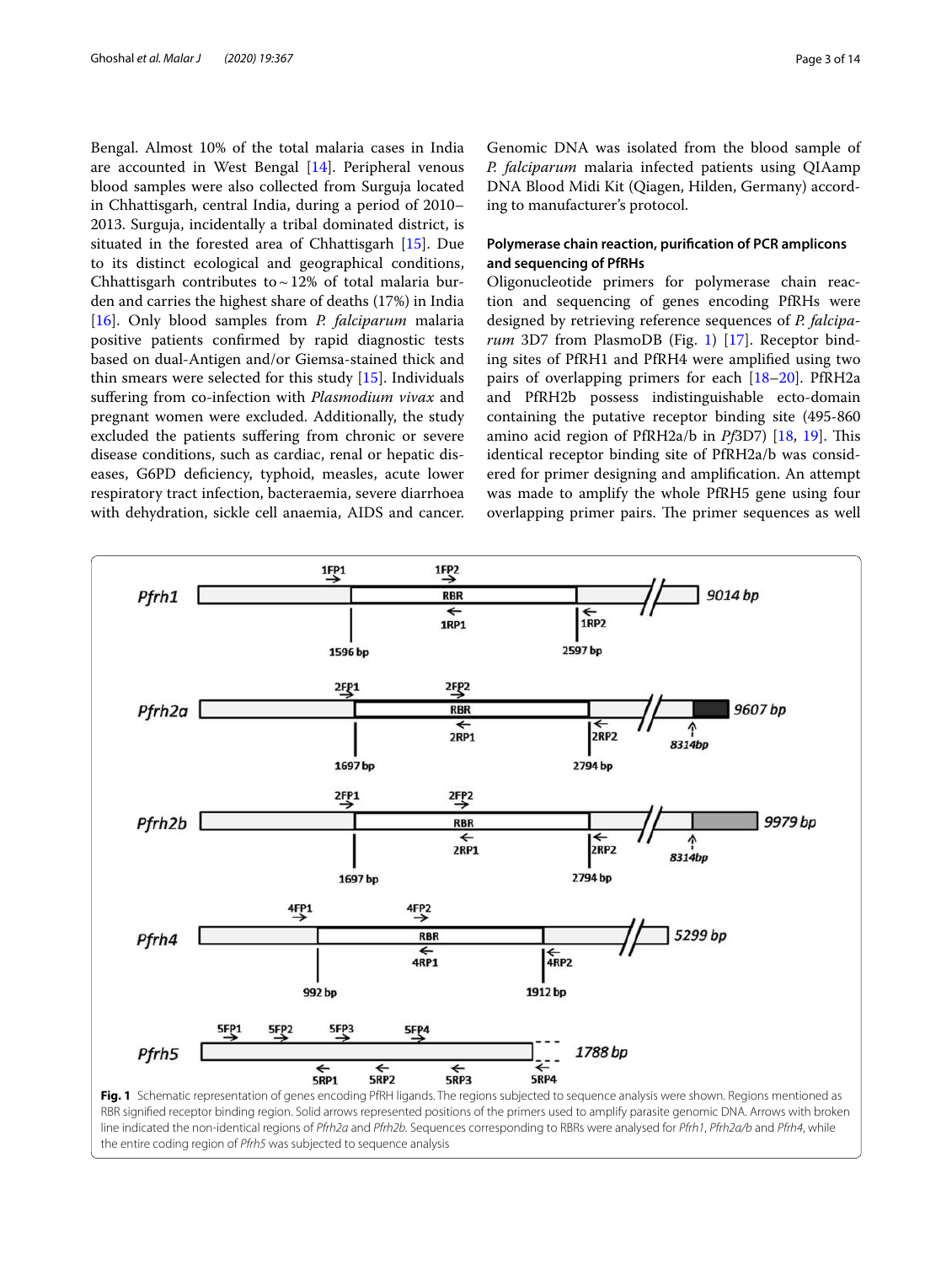as cycling conditions were described in the Additional file [1](#page-12-18): Table S1. Amplification of target regions were performed in 15μL reaction mixtures containing 1 U of GoTaq® Flexi DNA polymerase (Promega), 0.2 mM dNTP, 1.5 mM MgCl<sub>2</sub>, and 0.4 μM of each primer using a GeneAmp® PCR System 9700 (Applied Biosystems). UV transillumination on gel documentation system (Biostep) was used to visualize the PCR products preceded by electrophoresis on 2% agarose gel (Promega). PCR products were purified by Qiaquick gel extraction kit (QIAGEN India Pvt. Ltd, Hilden, Germany) and sequenced using the same primers utilized in PCR. Sequencing PCR was performed using forward and reverse primers (separately) and Big Dye v3.1 dye terminator on ABI Prism 3100 Genetic Analyzer (Applied Biosystems, Foster City, CA) [\[13](#page-12-11)]. Number of samples analysed for each target gene were mentioned in Table [1](#page-3-0).

### **Sequence alignment and data analysis of PfRH family members**

Raw sequence data files from field isolates were manually revised to exclude indefinite reads and signal noise. To compare the sequence identity, NCBI BLAST analysis was performed with all test sequences with respect to reference sequences (Gene ID of Pfrh1: PF3D7\_0402300; Pfrh2a: PF3D7\_1335400; PfRH2b: PF3D7\_1335300; Pfrh4: PF3D7\_0424200; Pfrh5: PF3D7\_0424100) [\[21](#page-13-1)]. MEGA 7 tool was used to perform multiple sequence alignment of the nucleotide sequences and to translate them into amino acid codes. Nucleotide sequences analysed in this study were submitted to the GenBank database under the accession numbers MN937274- MN937320, MN950796-MN950967.

Variants were identified by aligning the sequence reads with corresponding reference sequences. Varied number of single nucleotide polymorphisms (SNPs) was observed in both study zones. Genetic diversity parameters including (i) number of segregating (S) sites, (ii) average number of pairwise nucleotide differences within population (k), (iii) average number of observed nucleotide differences per site between any two sequences believing that the sample was randomly selected  $(π)$ , (iv) Watterson's θ  $(\theta_w)$  were estimated using DnaSPv6.00 [\[22](#page-13-2), [23](#page-13-3)]. The estimation of the recombination phenomena represented by the minimum number of recombination events (Rm) that happened along the isolates was also performed. Tajima's D and Fu & Li's statistics were deployed using DnaSP to assess the neutral theory of evolution  $[24-26]$  $[24-26]$ . To gauge the impact of natural selection over gene sequences the ratio of non-synonymous to synonymous substitutions  $(dN/dS)$  is commonly used  $[27]$  $[27]$  $[27]$ . The method of Nei and Gojobori with the Jukes and Cantor correction was used to assess these rates of substitution within species as implemented in the MEGA7 [\[28](#page-13-7), [29\]](#page-13-8). Five hundred bootstrap replications were applied to estimate p values as well as standard error. To derive an estimate of how did parasite sequence data generated in this study differ from those available in global data, particularly those from

<span id="page-3-0"></span>

|  |  |  | Table 1 Diversity estimates of Pfrhs based on sequence variants in parasite isolates |
|--|--|--|--------------------------------------------------------------------------------------|
|  |  |  |                                                                                      |

| Gene name                                       | Pfrh1                | Pfrh2a/b              | Pfrh4                | Pfrh5                 |
|-------------------------------------------------|----------------------|-----------------------|----------------------|-----------------------|
| No of samples (n)                               | 47                   | 43                    | 46                   | 83                    |
| Length sequenced (bp)                           | 999                  | 1092                  | 921                  | 1320                  |
| Polymorphic sites                               | $\overline{4}$       | 8                     | 6                    | 18                    |
| Polymorphic Sites with frequency < 5%           | 2                    |                       | 4                    | 14                    |
| Parsimony informative sites                     | 4                    | 2                     | 2                    | 8                     |
| No of haplotypes (H)                            | 5                    | 7                     | 7                    | 15                    |
| Haplotype diversity ( $Hd \pm SD$ )             | $0.660 \pm 0.052$    | $0.532 \pm 0.074$     | $0.527 \pm 0.071$    | $0.594 \pm 0.061$     |
| Average number of pairwise differences (k)      | 0.809                | 0.802                 | 0.995                | 1.234                 |
| Raggedness index                                | 0.182                | 0.108                 | 0.482                | 0.055                 |
| Recombination event                             | $\Omega$             | $\Omega$              | 0                    | $\overline{2}$        |
| Nucleotide diversity ( $\pi \pm SD$ )           | $0.0008 + 0.0001$    | $0.0007 + 0.0002$     | $0.0011 \pm 0.0002$  | $0.0002 + 0.0002$     |
| Watterson's $\theta \pm SD$                     | $0.0009 \pm 0.0004$  | $0.0017 \pm 0.0006$   | $0.0015 \pm 0.00061$ | $0.0027 \pm 0.0006$   |
| Tajima's D                                      | $-0.246$             | $-1.592$              | $-0.702$             | $-1.922$ <sup>a</sup> |
| Fu & Li's $D^a$                                 | 1.011                | $-2.837*$             | $-2.204$             | $-2.915$ <sup>*</sup> |
| Fu & Li's $F^a$                                 | 0.731                | $-2.866*$             | $-1.912$             | $-3.042$ <sup>*</sup> |
| Average number of non-synonymous sites, dN (SE) | $0.0007 \pm 0.00002$ | $0.0009 \pm 0.000041$ | $0.0006 \pm 0.00002$ | $0.001 \pm 0.00002$   |
| Average number of synonymous sites, dS (SE)     | $0.0011 \pm 0.00006$ | $\Omega$              | $0.003 \pm 0.0001$   | $0.0002 + 0.00001$    |
| dN/dS                                           | 0.7                  |                       | 0.2                  | 5.8                   |

 $a$  indicates  $p < 0.05$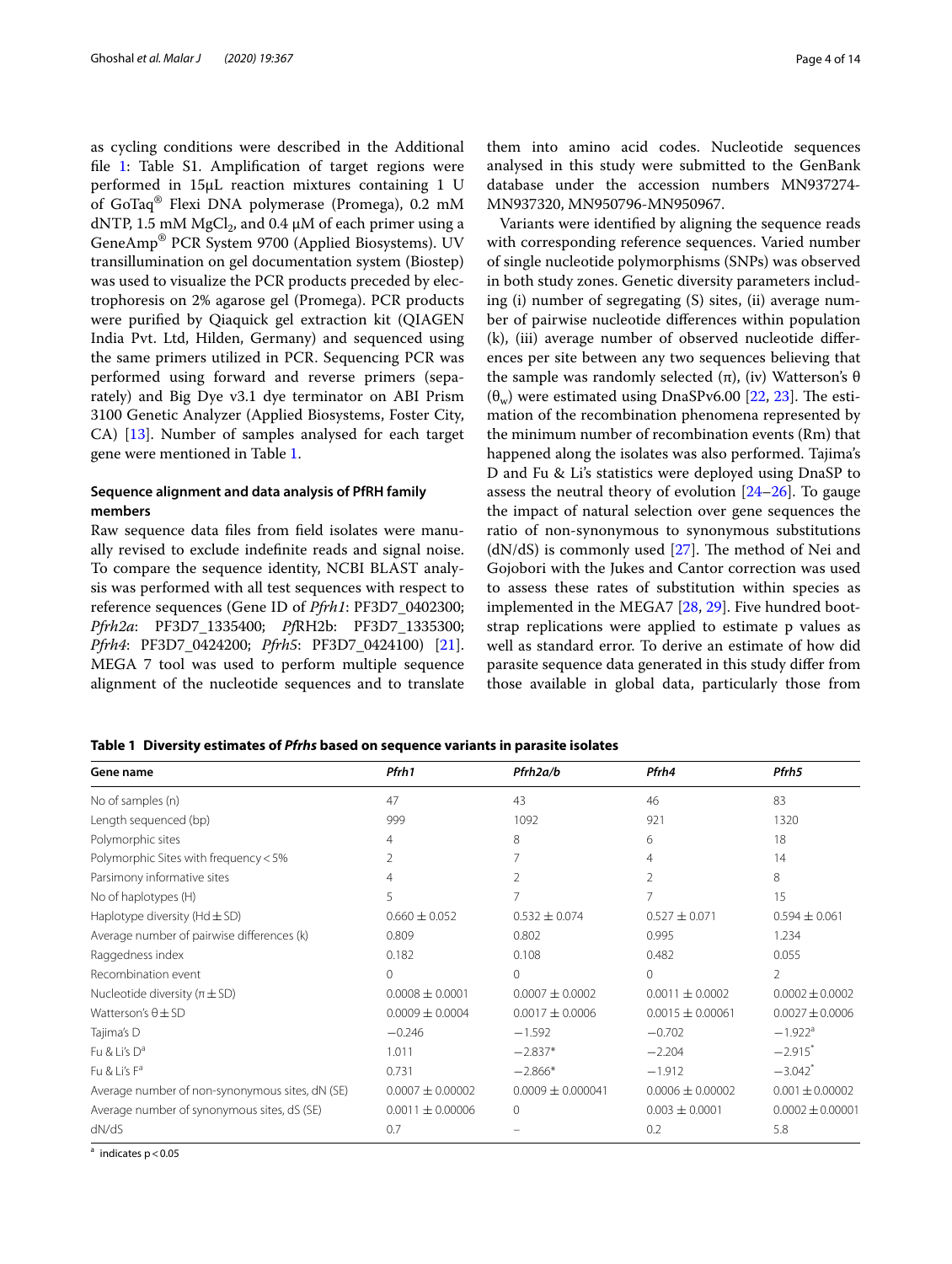sub-Saharan Africa, Pfrh sequences were retrieved from NCBI and diversity analysis was performed (Additional file [2](#page-12-19): Table S2). Further, the evolutionary connections among nucleotide haplotypes of each *Pfrh* family members were predicted using Network program [[27,](#page-13-6) [30](#page-13-9)[–33\]](#page-13-10).

### **Ligand receptor interaction: an in silico analysis**

To analyse the impact of genetic variability on ligandreceptor interaction efficacy, the most prevalent PfRH5 haplotype (rh5h1) was selected to compare with its 3D7 type counterpart (PfRH5 $_{3D7}$ ). C203 residue in PfRH5 $_{3D7}$ was replaced by Y203 in the most prevalent PfRH5 haplotype rh5h1. 4u0q.pdb protein file representing complex of rh5h1 (hereafter, mentioned as  $PfRH5_M$ ) with its erythrocyte surface receptor BSG was extracted from RCSB and the interaction efficiency was compared with that of PfRH5 $_{3D7}$  and BSG [[34\]](#page-13-11). In order to introduce C203 residue, the side-chain of residue number 203 (Y) of ligand was removed from the 4u0q.pdb file and the residue name of the backbone parts was changed from Y to C. Thereafter, AUTODOCK tool was applied to construct the side chains of the newly modified residue [\[35](#page-13-12)]. The pdb file of the  $PfRH5_{3D7}$  - BSG complex was thus generated. Both the interaction complexes were refined by minimizing their energies separately in equal number of steps until the difference in the energy between the last two steps is lower than 10% of the preceding step. Afterwards, the effect of the mutation was studied by comparing the residue-wise interaction patterns in the two energy minimized complexes and the H-bonding patterns of two (C/Y) residues at 203 in those structures.

To compute the residue-wise interaction pattern between ligand and receptor, partial atomic charges were assigned to all the atoms of the both complexes using CHARMM. Interaction of the atoms of individual residues in ligand with whole BSG was computed considering two components (i) electrostatic interaction and (ii) van der Waals interaction. Residue-wise interaction in the two complexes and the H-bonding patterns of the residue 203 in the two complexes were also studied.

### **Expression of recombinant proteins**

To validate the result obtained from in silico analysis, the binding interaction of PfRH5 with BSG was studied in further details. A 564-bp fragment of the Pfrh5 gene encoding the 188 aa (Glutamine-35—Serine-222 residues) which encompasses receptor binding site, was PCR amplified from DNA of a P. falciparum infected blood sample possessing  $PfRH5_M$  type sequence using forward primer: **CGCGGATCCC**CAAGAAAATAATCTGAC and reverse primer: ACATATGACAAAGTGAAAAGT AAGCTTGCG [[36\]](#page-13-13). Polymerase chain reaction was carried out in 15μL reaction mixtures having 1 U of  $GoTaq^{\otimes}$ 

Flexi DNA polymerase (Promega), 0.2 mM dNTP, 1.5 mM  $MgCl<sub>2</sub>$  and 0.4  $\mu$ M of each primer. The cycling conditions for PCR consisted of an initial denaturation at 94° C for 5 min, followed by 38 cycles of denaturation at 94° C for 45 s, annealing at 58° C for 45 s, extension at 72° C for 45 s, and a final extension at 72° C for 5 min. PCR product was visualized using UV transillumination on gel documentation system (Biostep) following electrophoresis on 2% agarose gel (Promega) and were purified by Qiaquick gel extraction kit (QIAGEN India Pvt. Ltd, Hilden, Germany). The PCR amplicon was digested with BamH I and Hind III (New England Biolabs, Beverly, MA) and inserted downstream of the T7 promoter in the *E. coli* expression vector,  $pET-20b(+)$  (Novagen, San Diego, CA) using a T4 DNA ligase (Fermentas), to obtain the plasmid rPfRH $5<sub>M</sub>$ - pET-20b. Site-directed mutagenesis (SDM) was performed on the plasmid rPfRH $5<sub>M</sub>$ pET-20b to insert C in exchange of Y at 203 amino acid position to generate rPfRH5 $_{3D7}$ - pET-20b using the SDMspecific primer SDMF: 5'-GTCCTCTACATATGGAAA GTGTATAGC-3' and SDMR: 5'-AGCATCTACAGC TATACACTTTCCAT-3'. The transcribed sequence of the recombinant plasmids ( $r$ PfRH $5_{3D7}$ - pET-20b and rPfRH5 $_{\rm M}$ - pET-20b) contained an additional His-tag (LEHHHHHH) at the C terminus. E. coli BL21 (DE3) cells (Novagen, San Diego, CA) were transformed with rPfRH5 $_{3D7}$ - pET-20b and rPfRH5 $_{M}$ - pET-20b and used for the expression of rPfRH5 $_{3D7}$  and rPfRH5<sub>M</sub>. Sequencing of the plasmid chimera was used to confirm that two different *PfRH5* alleles were inserted in correct reading frame.

Gene expression was performed in a 100 ml culture, using Luria–Bertani medium containing 100 mM ampicillin at 37 °C. Pilot experiments determined that 150 ml bacterial culture incubated for 16 h at 37 °C gave optimal expression of recombinant parasite proteins in culture medium. Once the optical density at 600 nm reached 0.6, the culture was incubated overnight at shaking condition (160 rpm) at 37  $\degree$ C for protein expression. Cells were harvested by centrifugation next day and the cell pellet was stored at −80 °C. The recombinant protein of the expected molecular mass (24.5 kDa) was present in a total cell lysate.

### **Purification of His‑tagged recombinant protein by Ni–NTA affinity chromatography**

The frozen cell pellet was resuspended in 800 ml of lysis buffer (50 mM  $\text{NaH}_2\text{PO}_4$ , 300 mM NaCl, 10 mM imidazole (Qiagen); pH 8.0), mixed at  $4 °C$  for 1 h, and lysed by ultrasound technology (UP200S Ultrasonic Processor; 0.7 cycle; 80% Amplitude), followed by centrifugation at 12,000 rpm for 20 min. Supernatant containing protein was applied on 133 µl of nickel Ni–NTA resin (Qiagen)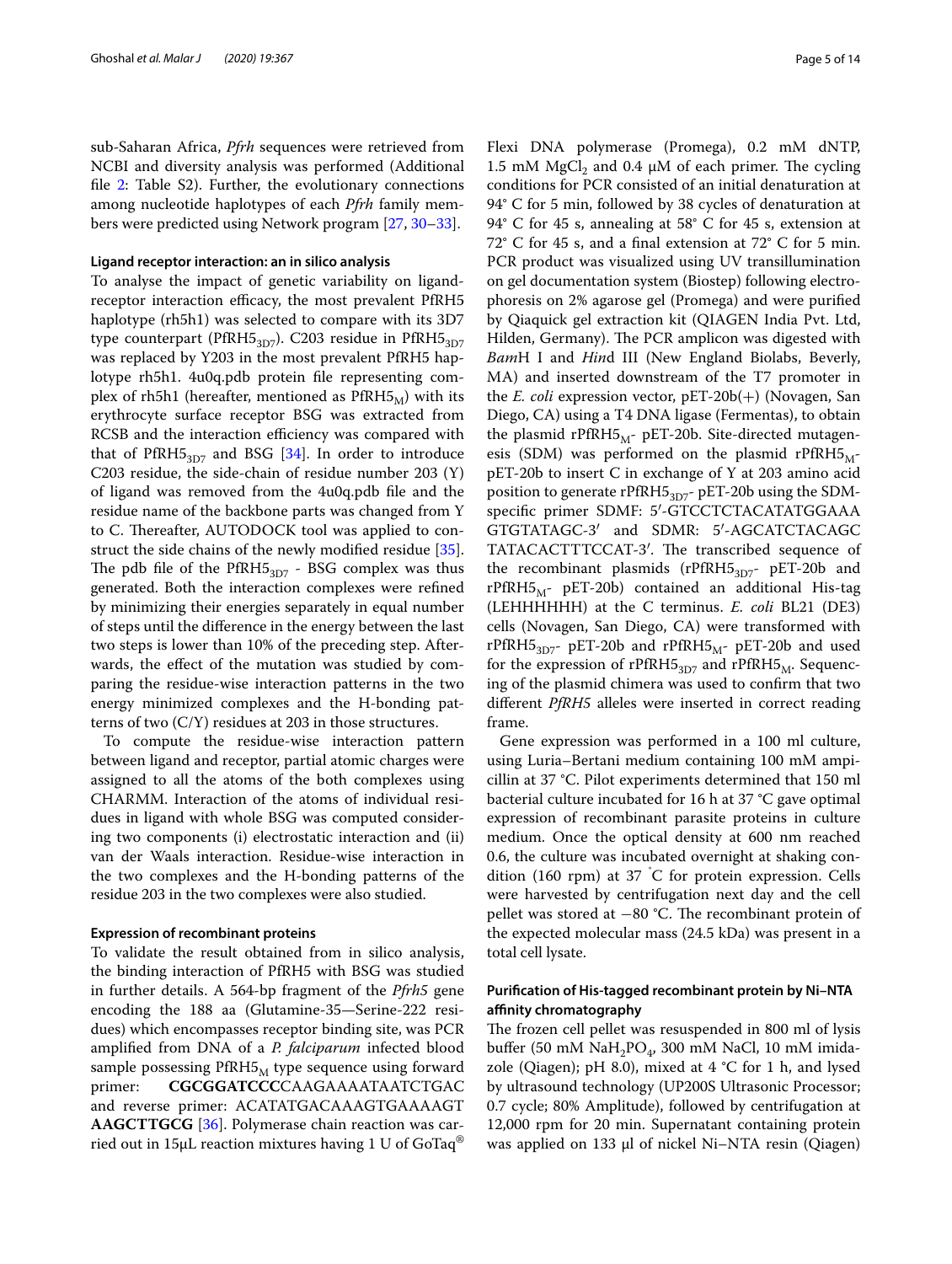equilibrated with lysis buffer. To remove non-specifically bound proteins, 1 ml of the wash buffer (pH 7) containing 50 mM imidazole was used. Bound proteins were eluted with elution buffer containing 500 mM imidazole. Eluted fractions were analysed by SDS-PAGE and Western blotting. Concentrations of the fractions containing recombinant PfRH5 was determined by Nanodrop (Thermo Scientific) and stored at −80 °C.

### **SDS‑PAGE and Western blotting**

Crude lysates as well as purified proteins were separated in the presence of SDS using 15% polyacrylamide gel and visualized with Coomassie® Brilliant blue R 250 (Merck). Approximately, 30-50 ug/lane purified protein was electrophoresed by SDS-PAGE using Prism Ultra Protein Ladder (ab116028, abcam; 10–245 kDa) and transferred to polyvinylidene fluoride membrane (Pall Corporation, Port Washington, USA). Blots were treated with primary (mouse monoclonal antibody directed against 6X His tag; ab18184, Abcam) and secondary antibodies and incubated with elctrochemiluminescence (ECL) reagent (SuperSignal West Pico Chemiluminescent Substrate, Thermo Scientific) and examined on Bio-Rad-Molecular imager ChemiDoc<sup>™</sup> XRSt with ImageLab<sup>TM</sup> software.

## **Circular dichroism analysis, Fourier transform infrared spectroscopy (FTIR), synchronous fluorescence and fluorescence anisotropy**

The folding state of the purified proteins was evaluated by circular dichroism (CD) spectroscopy. CD spectra were recorded on a J-815 CD Spectrometer (Jasco) at 25 °C with the path length of 1 mm. The protein sample solution was diluted in PBS (pH 7.4) so that a final protein concentration was  $2 \mu M$ . Secondary structural changes were recorded in the range of 190–260 nm. Each spectrum represented an average of three scans and CD data were expressed as mean residue molar ellipticity  $[θr]$ .

FTIR was carried out using PerkinElmer spectrum 100 FT-IR Spectrometer at a resolution of 0.5 cm−<sup>1</sup> in the wavenumber range 1000–4000 cm−<sup>1</sup> . 10 ul of solution containing 1ug/ul protein was utilized for each FTIR analysis.

Synchronous fluorescence patterns of  $PfRH5_{3D7}$ ,  $PfRH5<sub>M</sub>$ ,  $PfRH5<sub>3D7</sub> - BSG$  and  $PfRH5<sub>M</sub> - BSG$  were observed in different  $Δλ$  at 25 °C [[37,](#page-13-14) [38\]](#page-13-15). Since, in synchronous fluorescence, maximum peak intensity was shown at 379 nm while  $\Delta\lambda$  was 70, fluorescence anisotropy of BSG, PfRH5<sub>3D7</sub>, PfRH5<sub>M</sub>, PfRH5<sub>3D7</sub> –BSG (1:1), and PfRH $5_M$ –BSG (1:1) were performed in the range between 309 and 379 nm ( $\Delta\lambda$  = 70) for 300 s with both excitation and emission bandwidth of 5 nm using a Varian Cary Eclipse (USA) spectrofluorimeter [\[39\]](#page-13-16).

### **Isothermal titration calorimetry**

Isothermal calorimetry is a quantitative tool used to evaluate thermodynamic profile of interaction between two or more molecules in solution, while finding out equilibrium binding constant  $(K_a)$  [\[40](#page-13-17)]. In this study, BSG was added drop by drop in a fixed volume with 1 min time interval in the sample cell containing either  $PfRH5_{3D7}$ or PfRH $5<sub>M</sub>$  in a VM2: Cell - ITC 200 (micro cal) titration micro-calorimeter. Concentration of BSG was 10 times higher than PfRH5. Calorimetric reference cell was loaded with 200 μl of Dulbecco phosphate buffer saline solution (pH 7.4). Titration curve for PBS-BSG interaction was subtracted from the heat of binding reaction of PfRH5–BSG to obtain the effective heat of binding. The resulting titration curves were fitted for one set of binding site using MicroCal Origin software.

### **Results**

#### **Sequence diversity of genes encoding PfRH ligands**

To infer the nature of the evolutionary forces shaping the genetic landscape of Pfrh members, fragments encoding Pfrh1, Pfrh2a, Pfrh2b, Pfrh4 and Pfrh5 were amplified from genomic DNA isolated from peripheral blood samples of malaria patients. Overlapping sequences from each sample were assembled before estimating the genetic diversity parameters.

### **Pfrh1**

Analysis of 1 kb DNA sequences of Pfrh1 that corresponded to the receptor binding region (500 to 832 amino acids as per PlasmoDB) from 47 malaria patients (15 from Chhattisgarh and 32 from West Bengal) identified 4 Parsimony informative sites of which 2 displayed a frequency > 5%. This resulted in an overall low genetic diversity  $(Hd = 0.660 \pm 0.052;$  Watterson's  $\theta = 0.0009 \pm 0.0005$  and  $\pi = 0.0008 \pm 0.0001$ ) for the locus. Analysis of median-joining network revealed that a single parasite haplotype (rh1h2) different from the 3D7 type variant (rh1h5) dispersed in the extant population. The demographic history inferred from mismatch distribution pattern revealed no evidence for historical population size fluctuation or recent population expansion (Table [1,](#page-3-0) Fig. [2](#page-6-0)a).

### **Pfrh2a/b**

Genes encoding PfRH2a and PfRH2b shared a common ectodomain sequence that translated into a region spanning 495 to 860 amino acids which was responsible for binding to the receptor. DNA samples from 43 malaria patients (21 from Chhattisgarh and 22 from West Bengal) were employed for the analysis. Unlike other Pfrhs, 4 indel polymorphisms with frequencies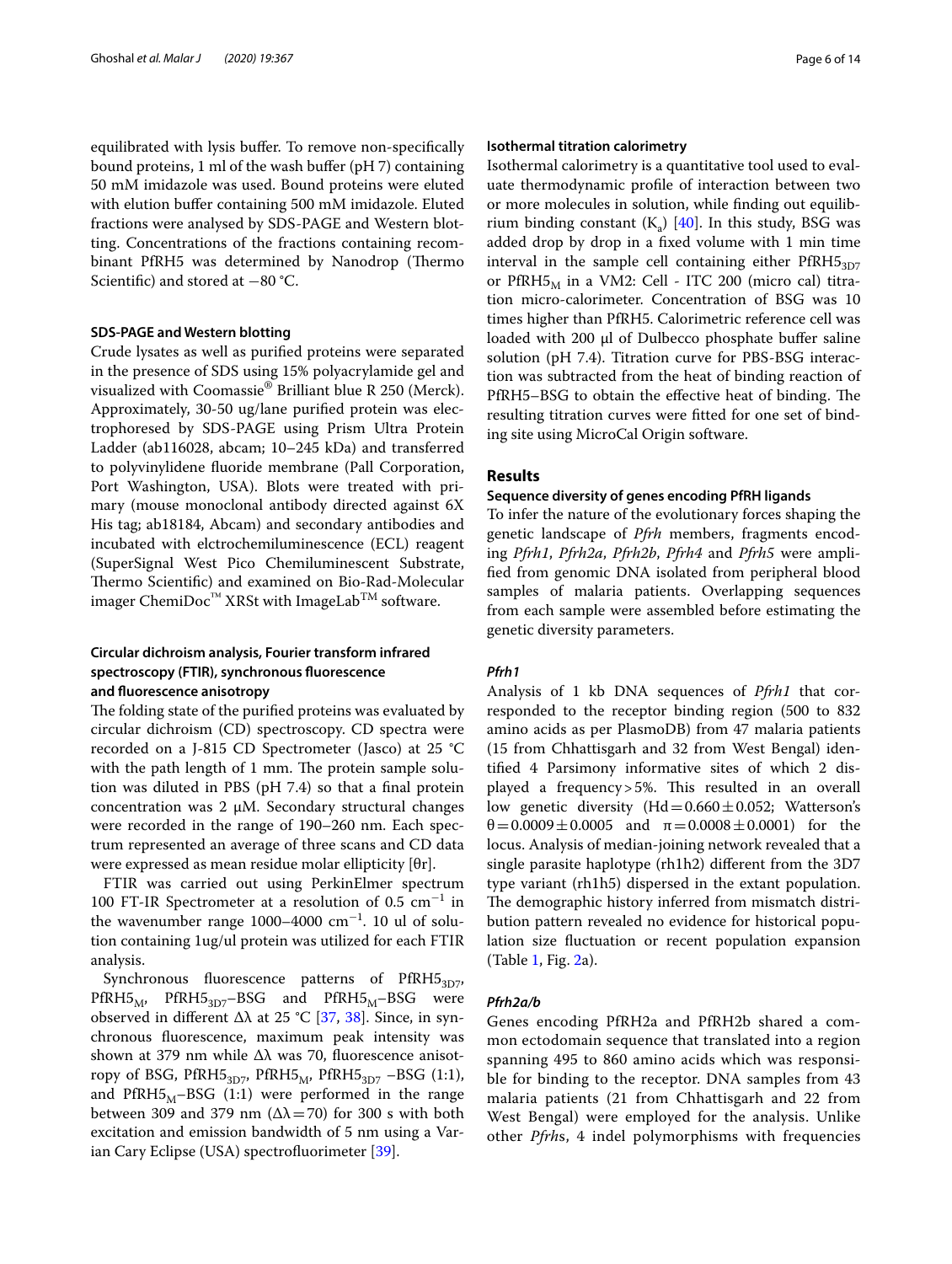

<span id="page-6-0"></span>ranging from 0.023 to 0.81 were detected in addition to 8 single base alterations. Only 2 of these 8 segregating sites were Parsimony informative and 7 had frequencies < 5%. Despite the predominance of low-frequency polymorphisms that yielded negative Tajima's D ( $-1.59174$ ) and Fu & Li's D\* and F\* statistics (Table [1](#page-3-0)), the observed mismatch distribution did not deviate from the one expected under demographic expansion (Fig. [2](#page-6-0)b). Median-joining network analysis disclosed that all of the observed Pfrh2a/b haplotypes were evolved from the two most frequent haplotypes namely rh2h1 and rh2h2. The extant parasite population lacked any haplotypes corresponding to Pf3D7 sequence (Fig. [2](#page-6-0)b).

### **Pfrh4**

Sequence data representing 282 to 588 amino acid region of PfRH4 were generated using 46 malaria samples (18 from Chhattisgarh and 28 from West Bengal). Application of DnaSP6 resulted in 6 segregating sites and 7 haplotypes  $(Hd = 0.527 \pm 0.071)$ . The most predominant haplotype, rh4h1, resembled Pf3D7 allele and was present in both study regions. Presence of only 2 Parsimony informative sites and an excess of low frequency (4 with frequency  $< 5\%$ ) variants yielded a negative Tajima's D and Fu & Li's statistics (Table [1](#page-3-0)). The bimodal mismatch distribution (raggedness index  $= 0.4819$ ) persisted even when the analysis was replicated using sequences from individual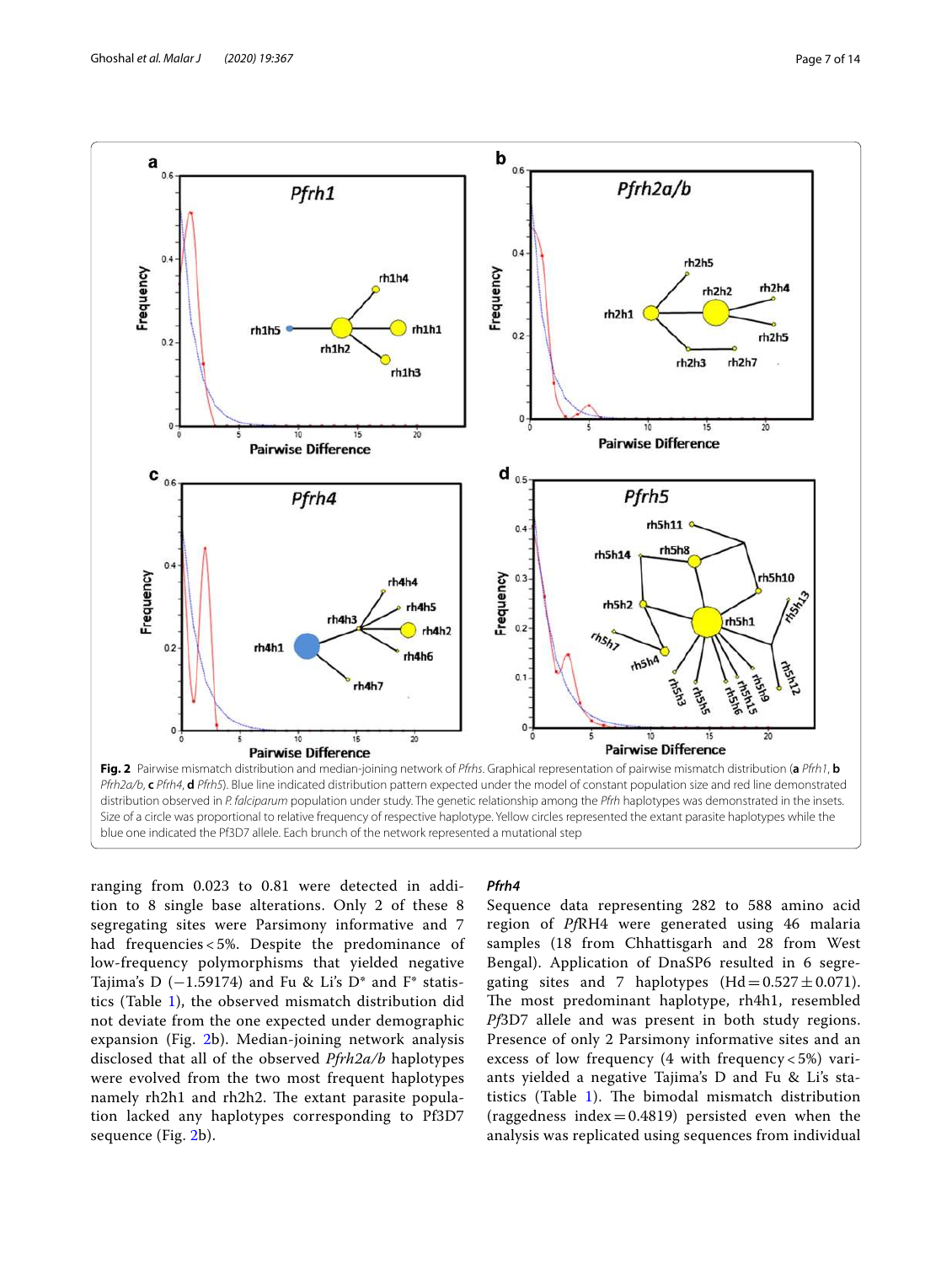study region and was caused by coexistence of multiple high-frequency parasite haplotypes (Fig. [2c](#page-6-0)). Network analysis showed that Pf3D7 (rh4h1) to be the most predominant allele (Frequency  $= 0.65$ ) followed by rh4h2 (Frequency  $= 0.24$  $= 0.24$  $= 0.24$ ) (Fig. 2c).

### **Pfrh5**

Genomic DNAs isolated from blood samples of 83 malaria patients (21 from Chhattisgarh and 62 from West Bengal) were used to analyse the diversity of Pfrh5 locus. Evaluation of a 1320 bp sequence covering 45 to 484 amino acid region of PfRH5 revealed presence of 18 segregating sites giving rise to 15 haplotypes  $(Hd = 0.594 \pm 0.061)$ . Fourteen segregating sites had a frequency < 5% yielding a statistically significant negative Tajima's D −1.92225) and Fu & Li's D\* (−2.91441) and  $F^*$  (-3.04218) statistics (Table [1\)](#page-3-0). The large excess of singletons  $(n = 10)$  produced a star-like median-joining network of PfRH5 haplotypes emanating from rh5h1 possessing a single non-synonymous variation  $(G > A)$ at 815 nucleotide positon) (Fig. [2](#page-6-0)d). The observed pattern of mismatch distribution adhered strongly to the standard neutral model of panmictic population with constant size (raggedness index  $= 0.0698$ ), (Fig. [2d](#page-6-0)). Seventeen out of 18 sites were non-synonymous in character yielding a very high dN/dS ratio of 5.8. However the application of McDonald–Kreitman (MK) test using P. falciparum and P. gaboni (retrieved from PlasmoDB) data showed a significantly higher ( $\chi^2$  = 4.072; p = 0.043) ratio of nonsynonymous to synonymous amino acid variation within species (17:1) compared to that between species (62:24). This together with the observed reduction of the nucleotide diversity reinstated that purifying selection influenced the currently observed genetic architecture of PfRH5. Interestingly 13 out of 15 haplotypes possessed a the variation that corresponded to C203Y non-synonymous change on Pf3D7 background. Whether this polymorphism offered any gain-of-function from the angle of PfRH5-BSG interaction was next investigated.

### **Comparison of the Pfrh sequences**

A comparison of the sequence data generated in this study was carried out by using sequences from central India, Papua New Guinea, Kenya and Mali (Additional file [2:](#page-12-19) Table S2.). Despite the excess of low frequency sites, a statistically significant genetic differentiation ( $F_{ST}$ ) was observed for majority of the loci and geographical regions analysed (Additional file [2](#page-12-19): Table S2.). Analysis of Pfrh5 sequences from Kenya and Mali revealed a higher abundance of C203Y (0.9 and 0.67, respectively) variation as observed in data from Chhattisgarh and West Bengal of the present study (Additional file [3](#page-12-20): Fig. S1.) [[41](#page-13-18)[–44](#page-13-19)].

### **In silico evaluation of C203Y variation on PfRH5‑BSG interaction**

To understand the exact role of C203Y, a ubiquitously observed nonsynonymous variation, the efficacy of interaction of BSG with PfRH5 encoded by the most prevalent  $(frequency = 0.63)$  haplotype, rh5h1 (hereafter mentioned as  $rPfRH5_M$ ) was compared to that encoded by the reference Pf3D7 allele (rPfRH5<sub>3D7</sub>). Protein file, 4u0q.pdb, representing a complex of  $rPfRH5_M$  with BSG was extracted from RCSB protein data bank. A pdb file containing only  $rPfRH5_M$  was produced using AUTODOCK followed by generation of  $rPfRH5<sub>3D7</sub>$  pdb from the one containing rPfRH $5<sub>M</sub>$ . Ribbon models constructed using pdb files of rPfRH5 $_{3D7}$ -BSG and rPfRH5 $_{M}$ -BSG complexes indicated that the Y203 was closer to BSG than C203 (Fig. [3a](#page-8-0), b). The interaction efficiencies of two PfRH5 variants with BSG estimated using CHARMM showed that the presence of Y203 resulted in a lowering of total self-energy of rPfRH5<sub>M</sub>-BSG complex (-11200 kcal/mol) compared to that of rPfRH5 $_{3D7}$  -BSG (-11127 kcal/mol) indicating that the former was a more stable complex. This was validated by estimation of interaction energy of individual residues of rPfRH5 $_{3D7}$  and rPfRH5 $_{\rm M}$  in the energy minimized complexes of  $rPfRH5_M/rPfRH5_{3D7}$  with BSG  $(-10.9 \text{ kcal/mol}$  for PfRH5<sub>3D7</sub> -BSG and -29.9 kcal/mol for PfRH5 $_M$  –BSG) (Fig. [3](#page-8-0)c, d). Residue-wise interaction energies varied not only at amino acid position, 203, but in neighbouring positions as well. This signified different conformational arrangement of rPfRH5<sub>3D7</sub> and rPfRH5<sub>M</sub> at the time of interaction with BSG (Fig. [3c](#page-8-0), d).

### **Purification of soluble, biochemically active recombinant PfRH5 proteins**

DNA sequence representing the receptor binding region of PfRH5 which spanned amino acids 141 to 756 of the protein and harboured Y203 (rPfRH $5<sub>M</sub>$ ) allele was PCR amplified from genomic DNA isolated from one P. falciparum infected blood sample. The PCR product was cloned downstream to T7 promoter in the E. coli expression vector  $pET-20b$  (+) in the correct reading frame. C203 (rPfRH $5_{3D7}$ ) allele was obtained by site-directed mutagenesis using the Y203 containing clone. The chimeric plasmids were mentioned as  $rPfRH5_{3D7}$ - pET-20b and  $r$ PfRH $5<sub>M</sub>$ - pET-20b. Recombinant proteins (rPfRH5 $_{3D7}$  and rPfRH5<sub>M</sub>) of expected molecular mass (24.5 kDa) detected in cell lysates were purified by onestep affinity chromatography on Ni–NTA resin (Fig. [4a](#page-9-0)). Fractions eluted with 500 mM imidazole were separated by SDS-PAGE and detected by Coomassie staining and Western blotting using anti-His tagged antibody (Fig. [4](#page-9-0)b, c). Yields of purified PfRH5 proteins were 1 mg/ml of E. coli culture.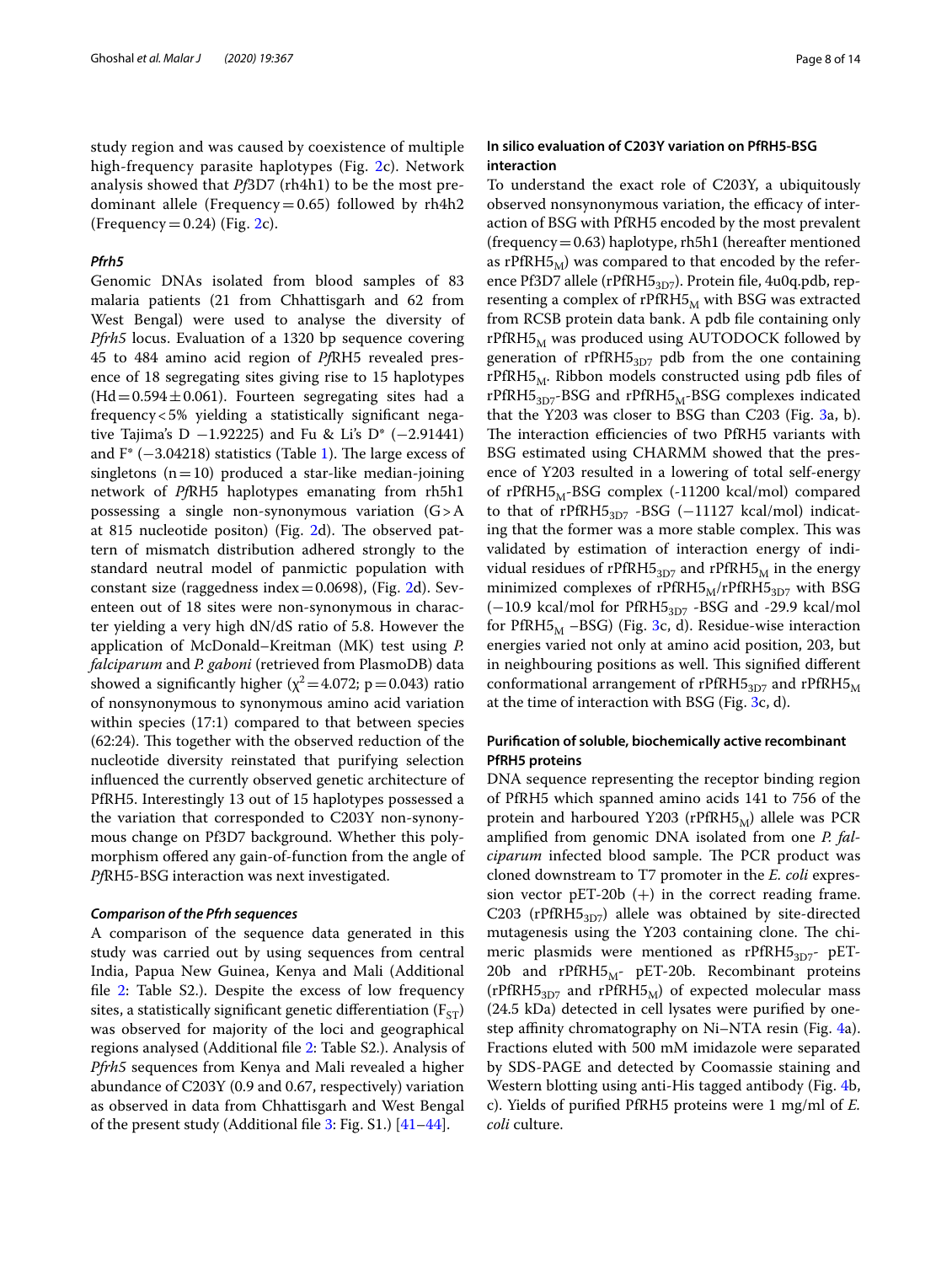

### <span id="page-8-0"></span>**Conformation analysis of rPfRH5 proteins**

Synchronous fluorescence of rPfRH5 $_{3D7}$  and rPfRH5 $_{\rm M}$ were measured at a range of wavelength differences  $(\Delta \lambda)$ (Additional file [4](#page-12-21): Fig. S2.). Synchronous fluorescence of both proteins showed peak with maximum intensity at  $\Delta\lambda_{70}$ . The spectral pattern at  $\Delta\lambda_{70}$  did not show any differences between the two variants (Fig. [4d](#page-9-0)). FTIR spectra of rPfRH5 $_{3D7}$  and rPfRH5<sub>M</sub> also did not differ from each other (Fig. [4e](#page-9-0)). Variation in folding states of purified rPfRH5 proteins detected as CD data were analysed by SELCON3 programme in Dichroweb (Fig. [4f](#page-9-0), g) [[45](#page-13-20)]. CD spectra of rPfRH $5<sub>M</sub>$  showed an increase in the proportion beta-sheet (49.6% vs 34.2%) at the expense of alphahelix (2% vs 10.9%) and random coil (22.7% vs 34.2%) compared to that of  $rPFRH5_{3D7}$ . Secondary structural components of  $rPfRH5_M$  differed significantly than that of rPfRH5<sub>3D7</sub> (p=0.02) which appeared to be a result of C to Y replacement.

### **Characterization of binding affinity of PfRHs with BSG**

To explore the conformation of two ligand-receptor complexes, FTIR, synchronous fluorescence, fluorescence anisotropy UV CD spectroscopy were applied. No significant differences in backbone conformation could be identified when  $PfRH5_{3D7}$ -BSG and  $rPfRH5_M$ -BSG complexes were subjected to FTIR spectroscopy (Fig. [5a](#page-10-0)). However, contrary to its unbound state,  $rPfRH5_M-BSG$ exhibited a higher fluorescence peak intensity at  $\Delta\lambda_{70}$ , indicating that either Y203 change or exposure of aromatic amino acids in the  $rPfRH5_M-BSG$  complex was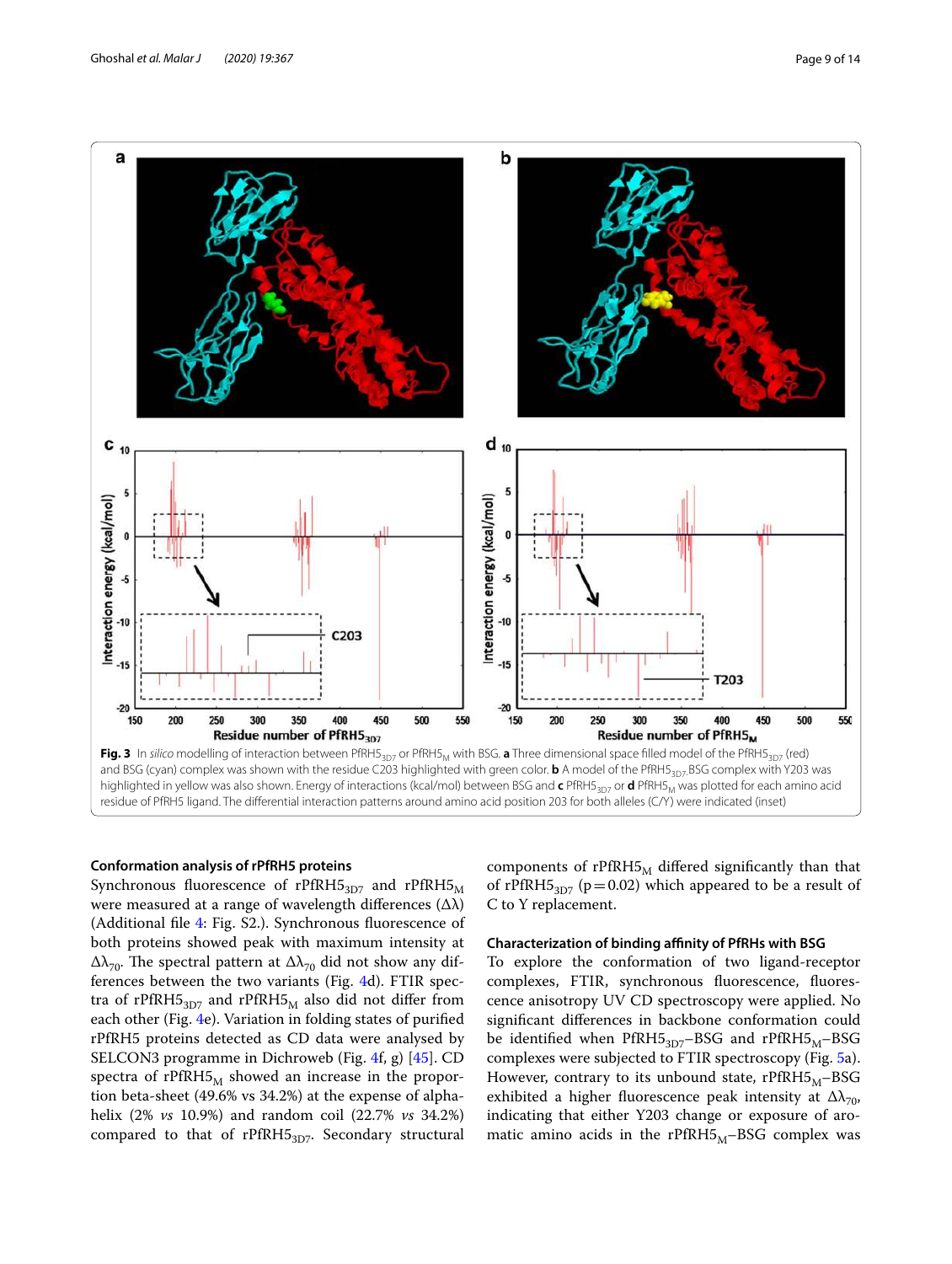

<span id="page-9-0"></span>responsible for the observed difference (Fig. [5](#page-10-0)d). Estimated fluorescence anisotropy indicated a more compact conformation of rPfRH5 $_{\rm M}$ –BSG complex (0.176) compared to  $r$ PfRH $5_{3D7}$  $5_{3D7}$ –BSG (0.198) (Fig. 5e). CD spectra of rPfRH5 $_{3D7}$ –BSG and rPfRH5 $_{M}$ –BSG complexes also showed differences in the percentage of beta-sheet and random coil contents of rPfRH53D7-BSG (50.6% betasheets, 25.3% random coil) in comparison to rPfRH $5<sub>M</sub>$ –BSG (43.4% beta-sheet, 33.3% random coil) (Fig. [5](#page-10-0)b, c).

Finally, isothermal titration calorimetry was employed to compare the thermodynamic aspects of complexes formed between rPfRH5s and BSG. ITC yielded negative heat deflection, indicating the binding between rPfRH $5<sub>M</sub>$ and BSG to be an exothermic event. The association constant  $(K_a)$  of rPfRH5<sub>M</sub> with was found to be 2.77 fold higher  $(Ka=3.63E^6 \pm 2.02E^6 \text{ M}^{-1})$  than that between

rPfRH5<sub>3D7</sub> and BSG (Ka =  $1.31E^6 \pm 1.21E^6$  M<sup>-1</sup>). This validated a distinct functional impact of C203Y polymorphism in relation to ligand-receptor interaction (Fig. [5](#page-10-0)f, g). Gibbs free energy of binding (ΔG) was also lower for rPfRH5<sub>M</sub>–BSG (−8944) than rPfRH5<sub>3D7</sub>–BSG (− 8340).

### **Discussion**

More than 50 years of continued research and control initiatives have caused a commendable reduction of malaria incidence and mortality globally in the last 15 years [\[46](#page-13-21)]. In keeping with this progress, the World Health Organization (WHO) has compiled a technical strategy for achieving 90% reduction of malaria incidence and mortality with particular emphasis on development of a malaria vaccine with greater than 75% protective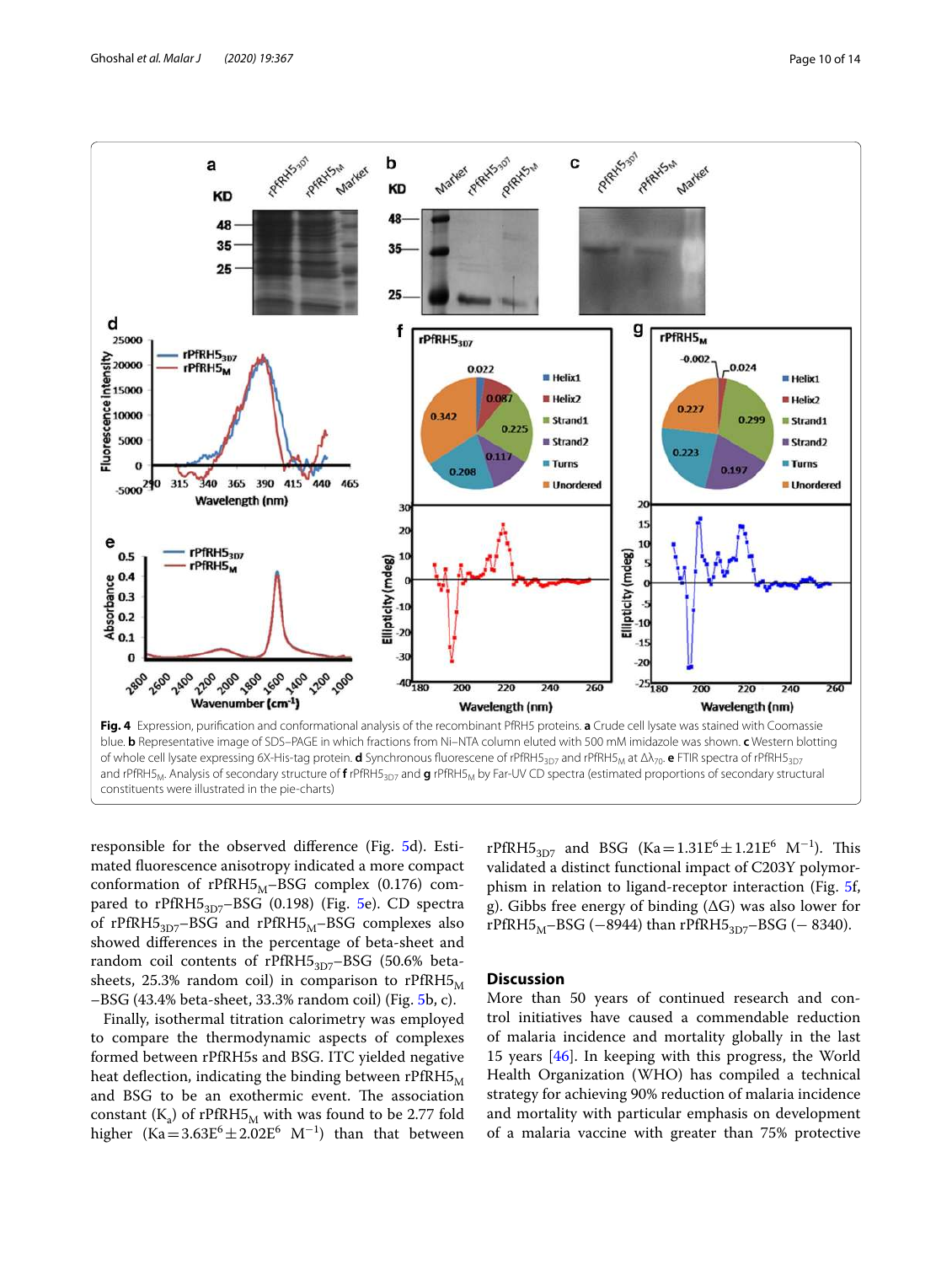

<span id="page-10-0"></span>efficacy by 2030 [[47\]](#page-13-22). Till date most malaria vaccines are directed against single stage-specific parasite proteins and are often met with limited success due the mutational diversity of parasite antigens and complex developmental stages of P. falciparum. For example, RTS,S which is close to obtaining licensure, displays a modest vaccine efficacy in terms of blocking infection [\[48\]](#page-13-23). In addition,

there always remains a probability that the vaccine efficacy would deteriorate further due to parasite's genetic adaptability. These underscore the need for an efficacious vaccine decorated with epitopes from multiple parasite proteins preferably representing pre-erythrocytic and erythrocytic stages. Inclusion of the geographically predominant version of epitopes is another essential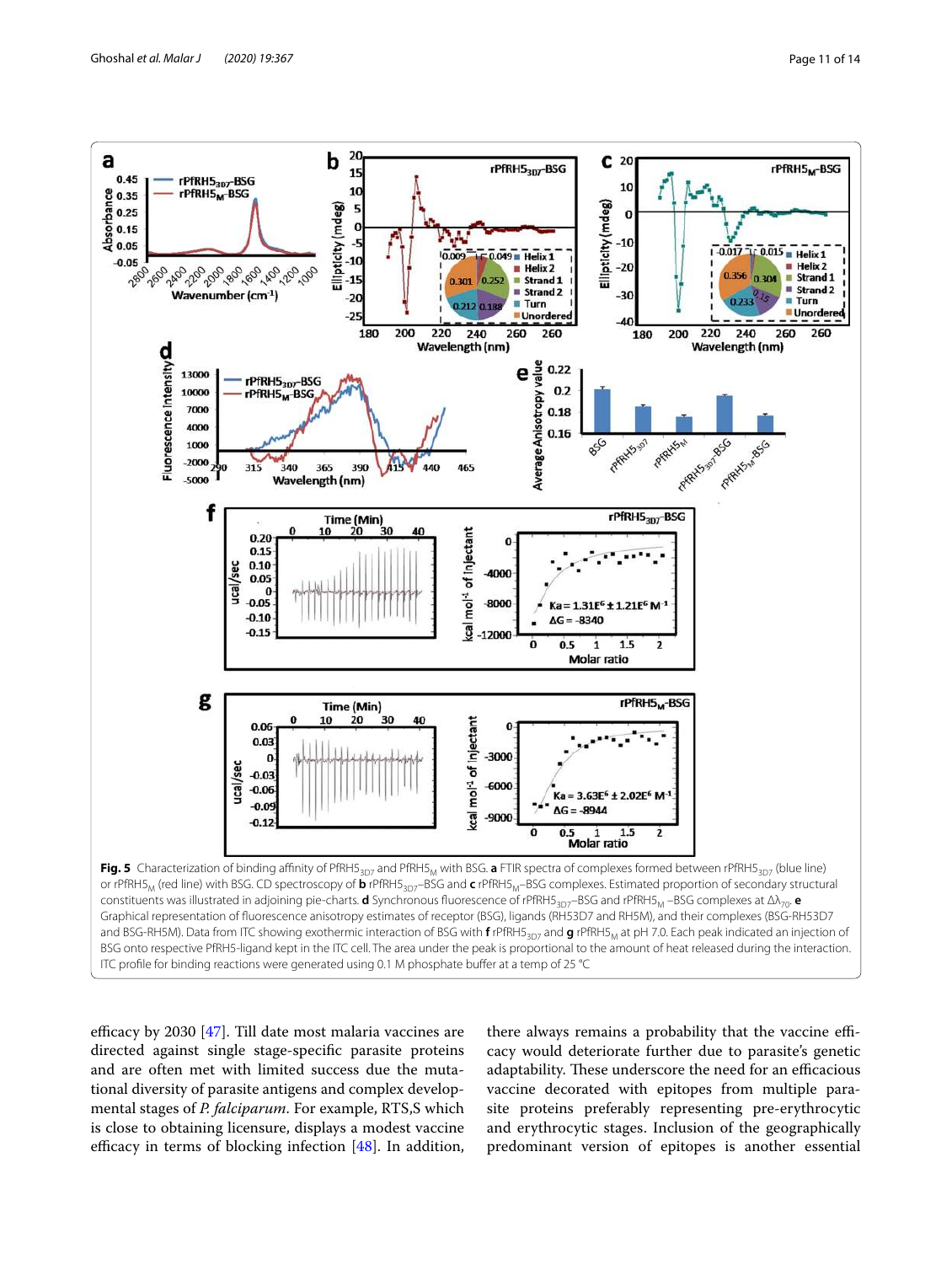criterion. Due to extensive polymorphic nature of merozoite proteins such as AMA-1 and MSP-1, focus has currently been shifted to PfRH antigens [[27,](#page-13-6) [49](#page-13-24), [50\]](#page-13-25). Since, India serves as a large and diverse reservoir of P. falciparum parasites, the level and pattern of genetic variability of Pfrh family of ligands, which take important part in host-parasite interaction during erythrocyte invasion by P. falciparum, are thoroughly investigated.

Not all members of PfRH family are essential for parasite propagation, as they can be knocked out without affecting parasite growth and few members of EBA and PfRH families even perform overlapping function [[51](#page-13-26), [52\]](#page-13-27). PfRH5-BSG interaction, nevertheless, is crucial for erythrocyte invasion by P. falciparum and PfRH5 antibodies have been shown to exhibit straintranscending invasion inhibition [[19](#page-12-17), [53](#page-13-28)]. Thus a detailed functional analysis of one important PfRH5 variant is also performed.

Analysis of receptor binding regions of Pfrh1, Pfrh2a/b, Pfrh4 and Pfrh5 sequences reveals majority of the polymorphic sites (2/4, 7/8, 4/6 and 14/18, respectively) are rare (frequency < 0.05) among the parasite isolates of Chhattisgarh and West Bengal. For each of these loci, the estimate of nucleotide diversity,  $\pi$  is lower than Watterson's θ, resulting in a negative Tajima's D, which typically denotes that evolutionary drivers such as recent population expansion and/or purifying selection/selective sweep may reconstruct the genetic landscape of Pfrh genes in P. falciparum parasites of these study regions. The observed pattern of mismatch distribution rules out possibility of any past demographic processes. Despite the abundance of low frequency variants, a very high  $d_N/d_S$  of 5.7 is observed for Pfrh5, which suggests a possibility of genetic hitchhiking effect. Even so, a model for selective sweep due to any advantageous amino acid substitutions cannot be invoked, as the locus harbours significantly high ratio of within-species non-synonymous to synonymous amino acid variations compared to between-species divergence ( $p = 0.0436$ ). It is thus surmized that genetic architecture of Pfrh family members has been shaped predominantly by purifying selection. To compensate for the limited sample size, additional sequences for each of Pfrh genes retrieved from NCBI were analysed. Despite an overall abundance of low frequency polymorphisms, the structures of the parasite population from different geographical regions showed remarkable genetic differentiation possibly due to factors such as local adaptation and/or random genetic drift. Nevertheless, frequency of C203Y was found to be high in Kenya and Mali, as well [[43,](#page-13-29) [44](#page-13-19)].

Since, 17 (D53Y, I60K, N143I, Y147H, H148D, S197Y, C203Y, N245K, N246T, E259A, R298I, M304R, Y307N,

V371I, I407V, I410N, K429M) out of the 18 Pfrh5 variants results in amino acid replacements, an attempt has been undertaken to weigh their possible functional values. Since only C203Y is predominantly present among Indian P. falciparum strains, the present study evaluates any functional advantages associated with this replacement in relation to the PfRH5′s interaction with BSG. Analyses of circular dichroism data of purified PfRH5 alone or in complex with BSG show significant differences in the composition of alpha-helices, beta-sheets, and random coils due to C203Y replacement. Pattern of intrinsic fluorescence and anisotropy measures for rPfRH5 $_{\rm M}$ –BSG complex indicate that alteration in secondary structure of rPfRH $5<sub>M</sub>$  has further affected the three-dimensional folding of ligand-receptor complex. Estimation of interaction energy and thermodynamic association constant rPfRH5 $_{\rm M}$  –BSG further establish a favourable biochemical impact of C203Y polymorphism on the affinity between rPfRH $5<sub>M</sub>$  and BSG. This data however contrasts a recent study conducted in Mali which fails to find any correlations between amino acid substitutions on PfRH5 with malaria risk [[43\]](#page-13-29). An in vivo validation of the present study in animal or cellular model or by setting up an appropriate epidemiological study specifically addressing whether the parasites with C203Y variant are endowed with increased pathogenicity may resolve this ambiguity. It is noteworthy in this regard that none of the PfCSP polymorphisms have been associated with any clinical risks in paired consecutive infections, but RTS,S which targets CSP still shows allelespecific vaccine efficacy [\[43](#page-13-29), [54,](#page-13-30) [55\]](#page-13-31). Taken together, the study unequivocally encourages 203Y version of PfRH5 to be chosen as a prospective vaccine target because of its limited variability across globe in addition to the allele specific effect of the polymorphism in PfRH5-BSG interaction to minimize the possibility of vaccine escape.

#### **Conclusions**

The data presented here clearly demonstrate that genetic architecture of Pfrhs is dominated by presence of rare variants due to possible action of purifying selection. C203Y polymorphism located on PfRH5 is present in overwhelming proportion in the study population. This C to Y replacement strengthens the interaction between PfRH5 and BSG. The implication of this genetic variant in the context of host-parasite conversation during merozoite invasion needs to be explored further. Nonetheless, present data is sufficiently informative while designing a rational multivalent malaria vaccine with PfRH5 being one of the components.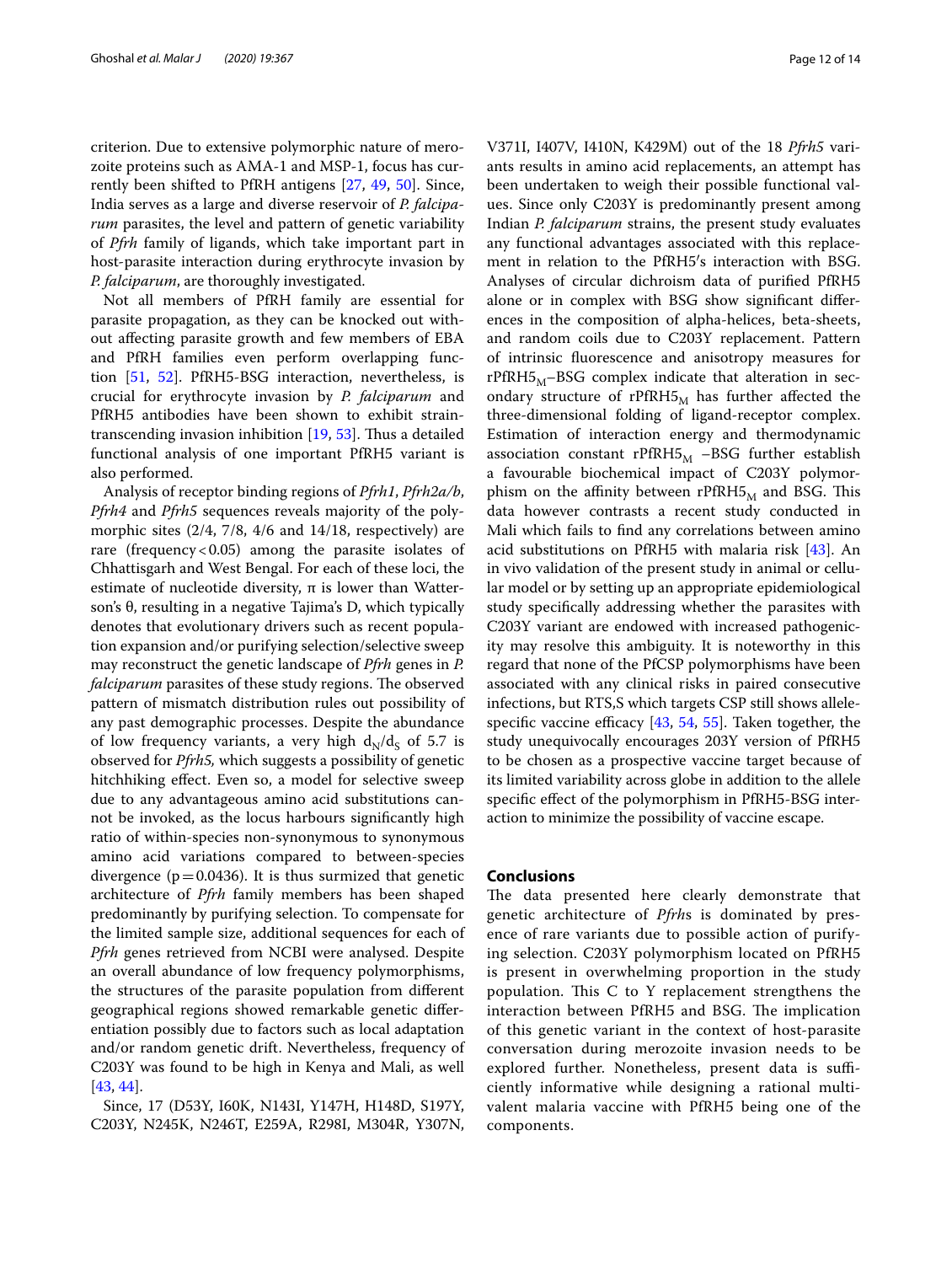### **Supplementary information**

**Supplementary information** accompanies this paper at https://doi. org/10.1186/s12936-020-03433-z.

<span id="page-12-19"></span><span id="page-12-18"></span>**Additional file 1: Table S1.** Details of oligonucleotide primers used for amplification and sequencing.

<span id="page-12-20"></span>**Additional file 2: Table S2.** Comparison of genetic diversity of Pfrh loci in publicly available global data

**Additional file 3: Fig. S1. a** Neighbor joining network of Pfrh5 haplotypes (excluding the singletons) observed in India, Kenya and Mali. Size of a circle was proportional to relative frequency of respective haplotype and each brunch of the network represented a mutational step. **b** Frequency of the haplotypes in respective regions.

<span id="page-12-21"></span>**Additional file 4: Fig. S2.** Synchronous fluorescence data of recombinant target proteins and their complexes with BSG at different ∆λs.

#### **Abbreviations**

PfRHs: P. falciparurm reticulocyte binding protein-like homologs; PCR: Polymerase chain reaction; SNPs: Single nucleotide polymorphisms; CD: Circular dichroism; FTIR: Fourier transform infrared spectroscopy.

#### **Acknowledgements**

Authors are thankful to Souvik Roy and Arijit Pal of DBT-CU-IPLS CORE FACILITY and Anirban Bose of Department of Biochemistry, University of Calcutta for their assistance in instrument handing and data analysis. Authors are indebted to CAS (UGC), Department of Biochemistry, University of Calcutta for providing sequencing facility and DBT-CU-IPLS CORE FACILITY, University of Calcutta for providing Isothermal Titration Calorimeter.

#### **Authors' contributions**

SSG conceived and designed the study. MM and SDK helped in collecting blood samples from malaria patients. SG performed the experiments. SG, PC, SS, SR, ADG and SSG carried out the statistical and bioinformatic analysis. SG and SSG wrote the manuscript. All authors read and approved the final manuscript.

#### **Funding**

This work has been supported by the funding from Department of Biotechnology, Government of West Bengal (Project no: 215-BT(Estt)/RD-08/2015 dated 16. 03.2015) and fellowship from Council of Scientific & Industrial Research (CSIR), India (Sanction No.: 09/028(0957)/2015-EMR-1).

#### **Availability of data and materials**

All sequence data are publicly available at NCBI ([www.ncbi.nlm.nih.gov\)](http://www.ncbi.nlm.nih.gov).

#### **Ethics approval and consent to participate**

Ethical clearance to conduct the study was obtained from the Calcutta National Medical College and Hospital and Institutional Ethics committee for human research, Pt. Ravishankar Shukla University, Raipur. Written informed consent, prior to sample collection, was collected from each study participant or guardian, in case where the participant was a child.

#### **Consent for publication**

Not applicable.

#### **Competing interests**

The authors declare that they have no competing interest.

#### **Author details**

<sup>1</sup> Department of Biochemistry, University of Calcutta, 35, Ballygunge Circular Road, Kolkata 700 019, West Bengal, India. <sup>2</sup> School of Studies in Anthropology. Pt, Ravishankar Shukla University, Raipur 492010, Chhattisgarh, India. <sup>3</sup> Department of Pediatric Medicine, Institute of Post Graduate Medical Education & Research, Kolkata, West Bengal, India. <sup>4</sup> Mitra Tower, Lake Town, Block-A, Kolkata 700 089, India.

Received: 9 April 2020 Accepted: 1 October 2020

### **References**

- <span id="page-12-0"></span> 1. Happi CT, Gbotosho GO, Folarin OA, Bolaji OM, Sowunmi A, Kyle DE, et al. Association between mutations in Plasmodium falciparum chloroquine resistance transporter and P. falciparum multidrug resistance 1 genes and in vivo amodiaquine resistance in P. falciparum malaria-infected children in nigeria. Am J Trop Med Hyg. 2006;75:155–61.
- 2. Folarin OA, Bustamante C, Gbotosho GO, Sowunmi A, Zalis MG, Oduola AM, et al. In vitro amodiaquine resistance and its association with mutations in pfcrt and pfmdr1 genes of Plasmodium falciparum isolates from Nigeria. Acta Trop. 2011;120:224–30.
- <span id="page-12-1"></span> 3. Nosten F, Vugt MV, Price R, Luxemburger C, Thway KL, Brockman A, et al. Effects of artesunate-mefloquine combination on incidence of Plasmodium falciparum malaria and mefloquine resistance in western Thailand: a prospective study. Lancet. 2000;356:297–302.
- <span id="page-12-2"></span>Imwong M, Suwannasin K, Kunasol C, Sutawong K, Mayxay M, Rekol H, et al. The spread of artemisinin-resistant Plasmodium falciparum in the Greater Mekong subregion: a molecular epidemiology observational study. Lancet Infect Dis. 2017;17:491–7.
- <span id="page-12-3"></span> 5. Beeson JG, Drew DR, Boyle MJ, Feng G, Fowkes FJ, Richards JS. Merozoite surface proteins in red blood cell invasion, immunity and vaccines against malaria. FEMS Microbiol Rev. 2016;40:343–72.
- <span id="page-12-4"></span> 6. Marsh K, Kinyanjui S. Immune effector mechanisms in malaria. Parasite Immunol. 2006;28:51–60.
- <span id="page-12-5"></span> 7. Tham WH, Healer J, Cowman AF. Erythrocyte and reticulocyte bindinglike proteins of Plasmodium falciparum. Trends Parasitol. 2012;28:23–30.
- <span id="page-12-6"></span> 8. Wright KE, Hjerrild KA, Bartlett J, Douglas AD, Jin J, Brown RE, et al. Structure of malaria invasion protein RH5 with erythrocyte basigin and blocking antibodies. Nature. 2014;515:427–30.
- <span id="page-12-7"></span> 9. Aniweh Y, Suurbaar J, Morang'a CM, Nyarko PB, Wright KE, Kusi KA, et al. Analysis of Plasmodium falciparum Rh2b deletion polymorphism across different transmission areas. Sci Rep. 2020;10:1498.
- <span id="page-12-8"></span> 10. Lopez-Perez M, Villasis E, Machado RL, Póvoa MM, Vinetz JM, Blair S, et al. Plasmodium falciparum field isolates from South America use an atypical red blood cell invasion pathway associated with invasion ligand polymorphisms. PLoS ONE. 2012;7:e47913.
- <span id="page-12-9"></span> 11. Lopaticki S, Maier AG, Thompson J, Wilson DW, Tham WH, Triglia T, et al. Reticulocyte and erythrocyte binding-like proteins function cooperatively in invasion of human erythrocytes by malaria parasites. Infect Immun. 2011;79:1107–17.
- <span id="page-12-10"></span> 12. Weiss GE, Gilson PR, Taechalertpaisarn T, Tham WH, de Jong NW, Harvey KL, et al. Revealing the sequence and resulting cellular morphology of receptor-ligand interactions during Plasmodium falciparum invasion of erythrocytes. PLoS Pathog. 2015;11:e1004670.
- <span id="page-12-11"></span> 13. Basu M, Das T, Ghosh A, Majumder S, Maji AK, Kanjilal SD, et al. Gene-gene interaction and functional impact of polymorphisms on innate immune genes in controlling Plasmodium falciparum blood infection level. PLoS ONE. 2012;7:e46441.
- <span id="page-12-12"></span> 14. Joshi H, Valecha N, Verma A, Kaul A, Mallick PK, Shalini S, et al. Genetic structure of Plasmodium falciparum field isolates in eastern and northeastern India. Malar J. 2007;6:60.
- <span id="page-12-13"></span> 15. Chakraborty B, Mondal P, Gajendra P, Mitra M, Das C, Sengupta S. Deciphering genetic regulation of CD14 by SP1 through characterization of peripheral blood mononuclear transcriptome of P. faiciparum and P. vivax infected malaria patients. EBioMedicine. 2018;37:442–52.
- <span id="page-12-14"></span> 16. Jain V, Basak S, Bhandari S, Bharti PK, Thomas T, Singh MP, et al. Burden of complicated malaria in a densely forested Bastar region of Chhattisgarh State (Central India). PLoS ONE. 2014;9:e115266.
- <span id="page-12-15"></span>17. PlasmoDB. The Plasmodium Genomics Resource. https://plasmodb.org.
- <span id="page-12-16"></span> 18. Sahar T, Reddy KS, Bharadwaj M, Pandey AK, Singh S, Chitnis CE, et al. Plasmodium falciparum reticulocyte binding-like homologue protein 2 (PfRH2) is a key adhesive molecule involved in erythrocyte invasion. PLoS ONE. 2011;6:e17102.
- <span id="page-12-17"></span> 19. Pandey AK, Reddy KS, Sahar T, Gupta S, Singh H, Reddy EJ, et al. Identification of a potent combination of key Plasmodium falciparum merozoite antigens that elicit strain-transcending parasite-neutralizing antibodies. Infect Immun. 2013;81:441–51.